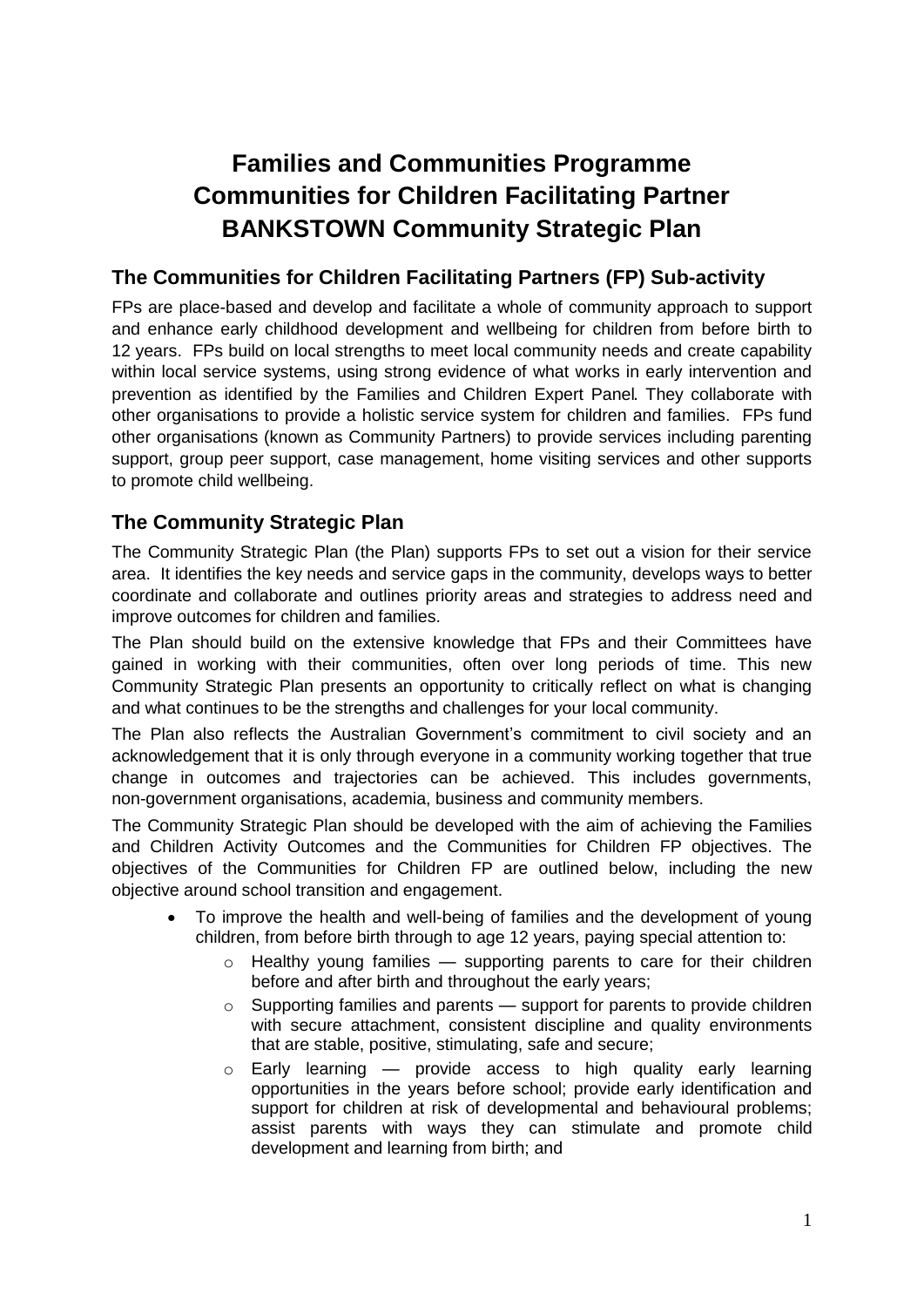- $\circ$  School transition and engagement support children and families to make a smooth transition to school and work with local schools to assist children and families with their ongoing engagement with school.
- To create strong child-friendly communities that understand the importance of children and apply this capacity to maximise the health, well-being and early development of young children at the local level.

# **Community Strategic Plan Guidance**

All Facilitating Partners are required to provide a Community Strategic Plan by **1 April 2015** for each Service Area and will cover the period to 1 July 2019.

The Plan includes the following sections:

- 1. Communities for Children Facilitating Partner's Details
- 2. Community Informed Service Mapping
- 3. Community Engagement
- 4. Service Area Vision
- 5. Priority Areas

When developing your Plan, you should consider the following documents:

- Families and Children Guidelines Overview
- Communities for Children FP Operational Guidelines
- Your Families and Communities Programme Grant Agreement, especially Item B
- Families and Children Performance Framework
- Families and Children Programme Logic, and
- State, territory and local government policies, plans and services

FPs will likely generate a substantial amount of valuable information as they develop their Plan. However, as part of the Department's commitment to reducing reporting requirements, FPs can limit responses to **one page per section** and **one page per priority area**.

The Plan must be developed in conjunction with your Communities for Children Committee and signed by an authorising officer in your organisation before is it submitted to your Grant Agreement Manager for review.

Please contact your Grant Agreement Manager if you need assistance developing your Plan or if you may have difficulty in meeting the due date.

Other useful information resources include:

- [Factsheet on the Families and Children Expert Panel](http://www.dss.gov.au/our-responsibilities/families-and-children/programs-services/family-support-program/families-and-children-activity-expert-panel)
- [Factsheet on Collaboration](http://www.dss.gov.au/our-responsibilities/families-and-children/programs-services/family-support-program/factsheet-collaboration)
- [Closing the Gap on Indigenous Disadvantage](https://www.coag.gov.au/closing_the_gap_in_indigenous_disadvantage)
- [Closing the Gap: National Indigenous Reform Agreement](https://www.coag.gov.au/node/145)
- [The Toolkit for Indigenous Service Provision](http://www.dss.gov.au/our-responsibilities/indigenous-australians/programs-services/recognition-respect/toolkit-for-indigenous-service-provision)
- [The Working and Walking Together handbook prepared by SNAICC](http://www.google.com.au/url?url=http://www.snaicc.org.au/_uploads/rsfil/02497.pdf&rct=j&frm=1&q=&esrc=s&sa=U&ei=3qqnU8HlGYKQkwXGgoHYCg&ved=0CBQQFjAA&usg=AFQjCNF61xvh9XDBs57QBTy4tZk_468UaA)
- The Engaging hard-to-reach families and children report by Natasha Cortis, Ilan Katz [and Roger Patulny](https://www.google.com/url?url=https://www.sprc.unsw.edu.au/media/SPRCFile/33_OccPaper_26.pdf&rct=j&frm=1&q=&esrc=s&sa=U&ei=MaunU4XAA8jGkwXElYC4Cw&ved=0CCkQFjAD&usg=AFQjCNG9B-OYYAlfalZmdjdjldFeQr2Mtw)
- The Family Relationship Services Australia (FRSA) What Helps and Hinders, FRSA [Linkages and Collaboration Project Report](http://www.google.com.au/url?url=http://www.frsa.org.au/storage/documents-pdfs/FRSA%2520Linkages%2520Collaboration%2520Report%2520vWeb.pdf&rct=j&frm=1&q=&esrc=s&sa=U&ei=0K2nU4rDC468kAW7zoHICg&ved=0CBQQFjAA&usg=AFQjCNGfhY9qS41lAB_4TwTCYISlw5eO3g)
- [Interagency Collaboration by the Australian Institute of Family Studies](http://www.google.com.au/url?url=http://www.aifs.gov.au/afrc/pubs/briefing/b021/bp21a.pdf&rct=j&frm=1&q=&esrc=s&sa=U&ei=Ya6nU_b4C8PgkAXhvYCoCw&ved=0CBQQFjAA&usg=AFQjCNFZMpbMv_tOAOVIlsJV2bbCchkN7A)
- Promising Practice Profiles at the Australian Family Relationships Clearinghouse by [the Australian Institute of Family Studies](http://www.aifs.gov.au/cafca/ppp/ppp.html)
- **[Creating Conditions for Collective Impact](http://www.griffith.edu.au/criminology-law/key-centre-ethics-law-justice-governance/research/prevention-developmental-pathways/creating-conditions-for-collective-impact)**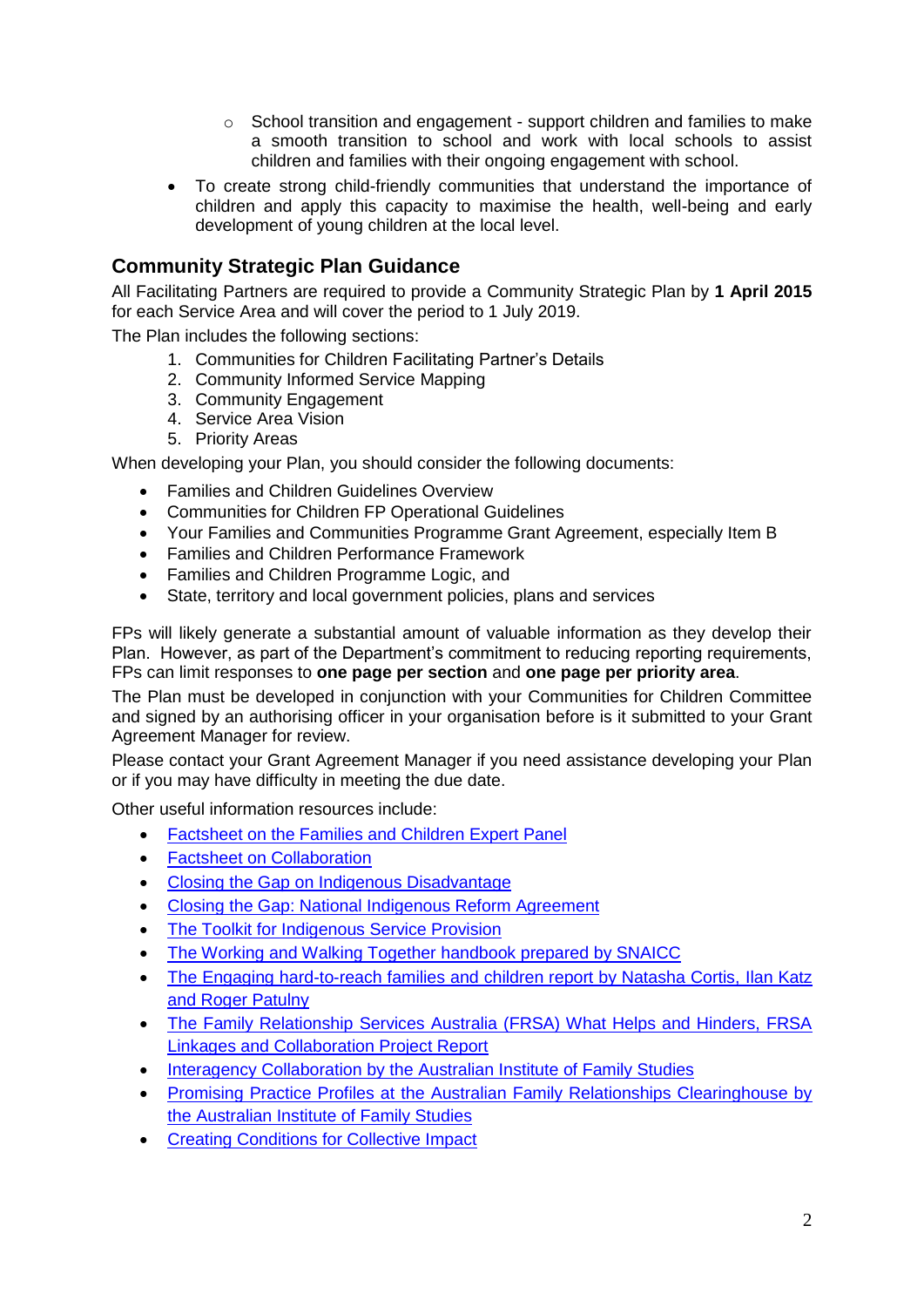# **1. Communities for Children Facilitating Partner's Details**

# **Facilitating Partner Details**

| Service Area Name            | <b>Bankstown LGA</b>                                   |
|------------------------------|--------------------------------------------------------|
| FP Name                      | The Smith Family                                       |
| <b>FP Contact Name</b>       | Daphne Drew                                            |
| <b>FP Contact Title</b>      | <b>Project Manager</b>                                 |
| Address                      | Suite 22,<br>$1 - 5$ Jacobs Street<br><b>Bankstown</b> |
| State/Territory and Postcode | <b>NSW, 2200</b>                                       |

# **Community Strategic Plan**

| <b>Date Communities for Children</b><br><b>Committee agreed to Community</b><br><b>Strategic Plan</b> | 16 March 2015                                                                  |
|-------------------------------------------------------------------------------------------------------|--------------------------------------------------------------------------------|
| <b>Name of Facilitating Partner</b><br><b>Authorising Officer</b>                                     | Sulabha Pawar<br>National Manager, Government and<br><b>Community Projects</b> |
| <b>Signature of Facilitating Partner</b><br><b>Authorising Officer</b>                                |                                                                                |

# **DSS Use**

| Date of Submission to DSS     |  |
|-------------------------------|--|
| Date of DSS approval          |  |
| <b>DSS Delegate Name</b>      |  |
| <b>DSS Delegate Position</b>  |  |
| <b>DSS Delegate Signature</b> |  |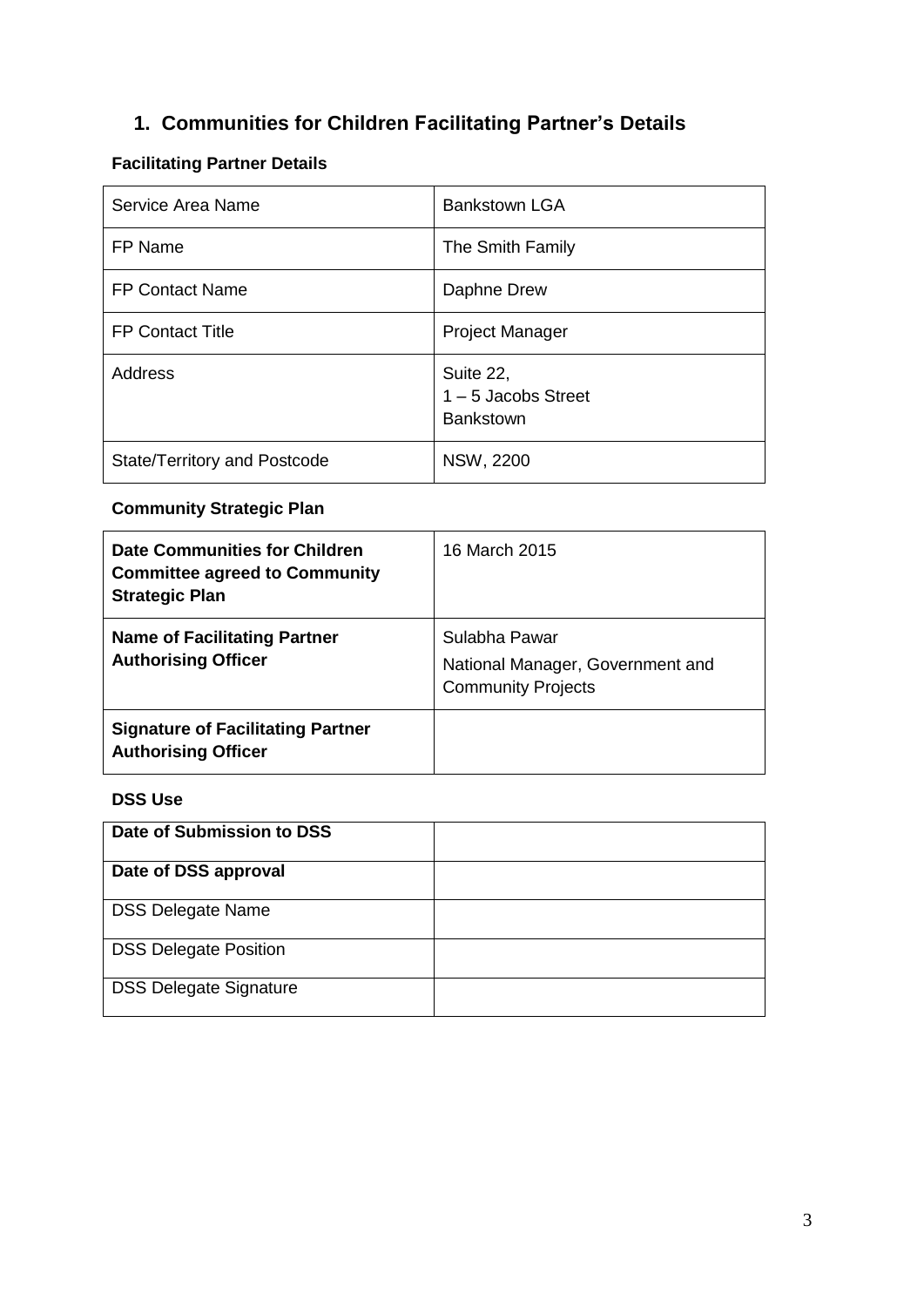# **2. Community-Informed Service Mapping**

Bankstown Communities for Children Facilitating Partner (CfC FP) site is located in the South West of Sydney and covers an area of 72.86 square kilometres. Bankstown's population stands at 196,574 as of 30 June 2013 (ABS Census 2013). A culturally diverse community, 55% of residents speak a language other than English at home. Aboriginal and Torres Strait Islanders represent a small component of the population at 0.8%. In 2011 over 11% of the population either did not speak English well, or were unable to speak English at all (ABS Census 2011). Many families do not meet the access criteria for free English classes funded through AMEP.

Compared with the State and National results, the AEDC data show higher levels of vulnerability in each of the five testing domains with significant increases in the social, physical and communication domains and a 2.4% increase in the number of children identified as vulnerable in two or more domains. The NAPLAN results for 2013 show 80% of students enrolled in the public school system were below the national average with schools in the north of the LGA scoring substantially below the national average. Low levels of education and minimal English skills prevent parents from assisting their children and many families do not have the capacity to pay for tutoring services. Homework clubs are not always available and cannot cater to the demand and differing levels of need.

Economic participation for families in Bankstown is seriously impacted by the unemployment rate. Bankstown has 15 of its 22 suburbs with unemployment rates above that of the State average (5.9%), with Mount Lewis at 15.4% and Villawood an astounding 21.7%. Factors contributing to these high rates include 51% of the population with no formal qualifications and a low (47%) year 12 completion rate (Census data 2011). TAFE outreach services for adult education ceased as at 30 December 2014, as the State Government has brought in changes to the TAFE system. Parents lack confidence and capacity to attend classes centrally located, with many community groups identifying poor knowledge and understanding of the public transport system as a major barrier. Access to childcare is an essential component for many families to enable attendance, however, many courses do not provide childcare and most families cannot pay childcare fees.

Consultations with families and service providers found disadvantaged and vulnerable families with young children do not access early childhood education and care services. This is due to their poor knowledge and understanding of child development and low levels of parenting skills, inability to pay and location/transport challenges. A corresponding impact then occurs on school results as well as causing lags in the identification of children who have additional needs and learning difficulties which, in turn, exacerbates their developmental delay.

Family safety is an issue with family violence rates and breaches of AVO's some 6% above the State average of 44%, according to NSW Regional Police data for domestic and family violence in Bankstown. The NSW Bureau of Crime Statistics (BOSCAR) and Research data show incidences of threatening behaviour and private nuisance in the Bankstown LGA increasing from October 2012 to September 2014, with a two year upward trend of 21.2%. Data from BOSCAR indicate alcohol is not a major factor in family violence statistics in Bankstown. Services offered do not cater for families who wish to remain in-tact nor do they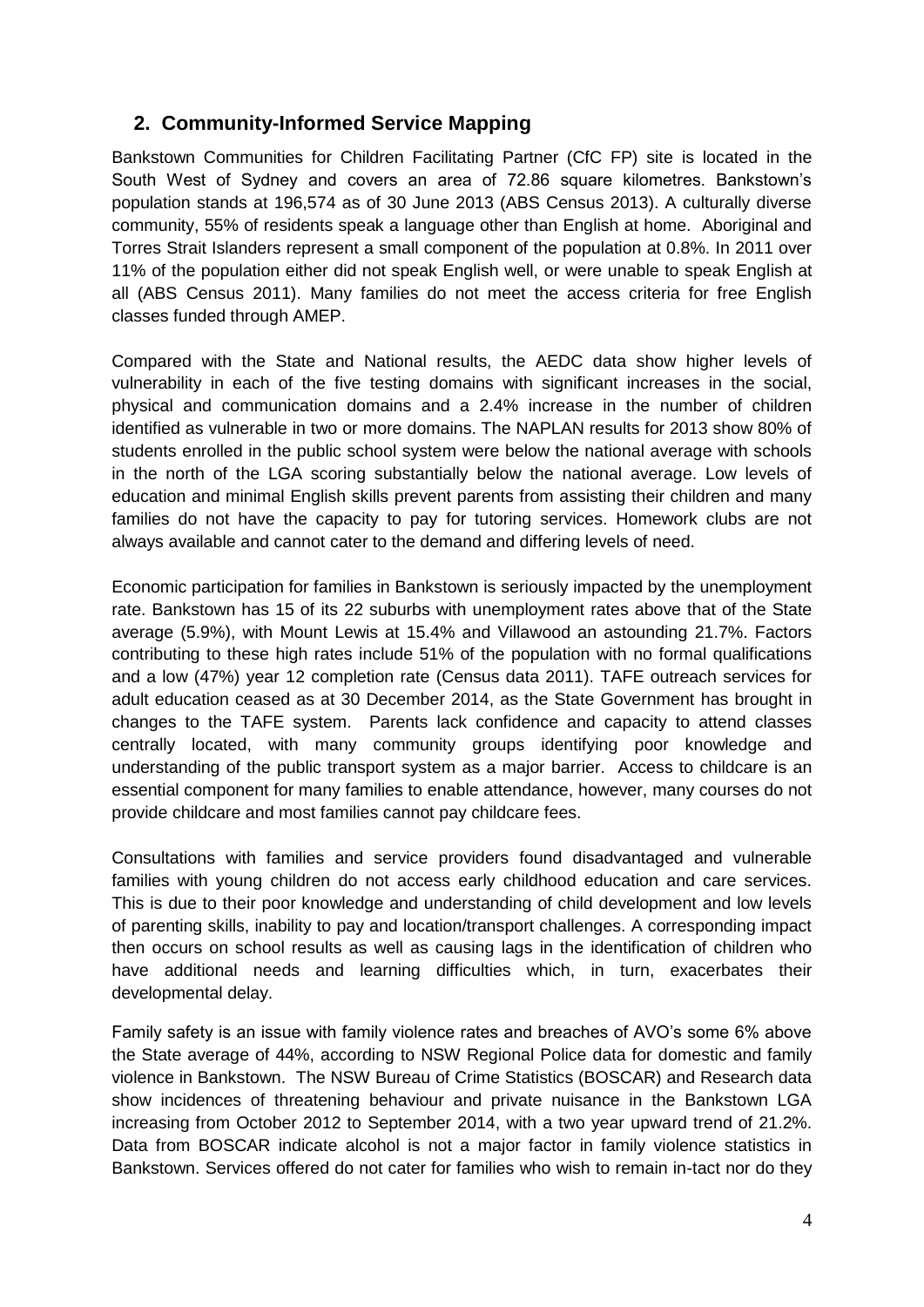provide any counselling for the trauma suffered by the children. Consultations with community youth organisations, local school principals and community partners working with juvenile justice have revealed some families traditional parenting techniques support accepted practices of high levels of physical discipline for boys. This has led to aggressive and unacceptable behaviours, culminating in juvenile justice interventions. Preventing this would require considerable whole of family approaches, focussed relationship development and improved parenting knowledge and skills. As such there is a gap in this type of coordinated service delivery approach.

South West Sydney Area Health research has identified poorer health outcomes (children presenting with both health and development concerns), for children in lower socio-economic families, from migrant/refugee backgrounds and disadvantaged Aboriginal and Torres Strait Islander backgrounds. Consultations across the board revealed many families presenting with welfare issues, do not have knowledge of or access to good nutrition and healthy activities, and lack the capacity, including financial and transport capacity, to source and attend available services.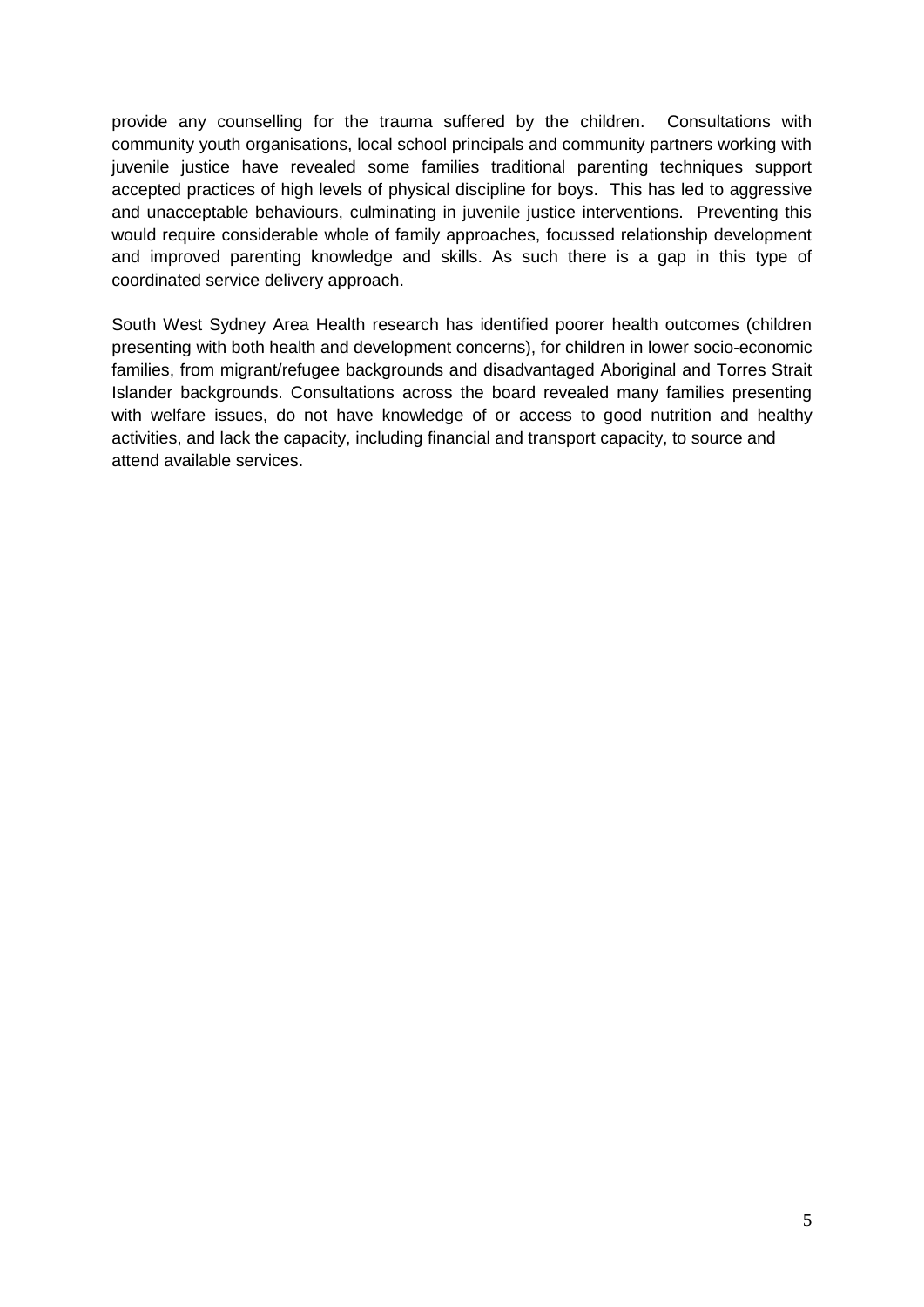# **3. Community Engagement**

Communities for Children (CfC) Bankstown commenced operation in 2012. CfC Bankstown FP covers the whole of the Bankstown local government area (LGA). The Smith Family as Facilitating Partner has engaged a Committee representative of the local community that has supported the planning and implementation of the initiative. Alongside the Committee, subcommittees and working groups have been formed to support initiatives and strengthen knowledge and processes. Those sub-committees have included an Aboriginal and Torres Strait Islander Advisory Group, a parents' sub-committee and a community partners' subcommittee. Each of these groups supported the extensive research and consultation process undertaken to develop the Bankstown Community Strategic Plan 2015 – 2019.

Consultations with families included surveys, with translation support for Vietnamese, Arabic and Chinese families and small group discussions at a number of venues including neighbourhood centres, schools, a child care service, and community halls. Surveys were returned from 188 parents and 51 children. Group responses and surveys were returned from 20 Non-government organisations (NGOs) and 16 individual interviews were undertaken with Government organisations at all levels, businesses including Woolworths, 5 real estate agents and local NGO's. Community partners undertook working groups over several months focussing on current needs and trends and seeking input from participants. Aboriginal and Torres Strait Islander information was provided through family event, individual interviews with Elders, the CfC Advisory Committee and NGO's working directly with Aboriginal and Torres Strait Islander families.

These groups were engaged to encourage comprehensive representation from the community including ensuring the voices of children and their parents' were heard. Businesses were engaged to broaden the previous CSP and promote the role businesses can play in the process of engaging and supporting vulnerable and disadvantaged families and their children within the CfC community.

A community forum was held where 37 attendees from the local community, representative of all the groups above, were provided with a summary scoping document of primary and secondary data collated to date, and with the assistance of a facilitator identified priority areas upon which the Bankstown CfC will focus over the 2015 – 2019 period.

Greater engagement with parents is envisaged though participation in community events, schools events, and community partner opportunities for children's voices to be heard. Strategies would include forums, group feedback and consultations before and after delivered activities. A continuing and successful strategy, able to encourage increased engagement in activities and experiences for both parents and children, involves sending text messages to parents.

A number of challenges have presented in engaging Committee members. Businesses have proven difficult with many not being able to appreciate how their input can enhance decision making and understanding for the Committee. Business engagement is undertaken to inform the business network of services available to the community, and to gain valuable insight and knowledge of the commercial sector in relation to economic participation for families and the community in general. Parents have been found to be reluctant to attend formal meetings finding smaller informal meetings less confronting and the Aboriginal and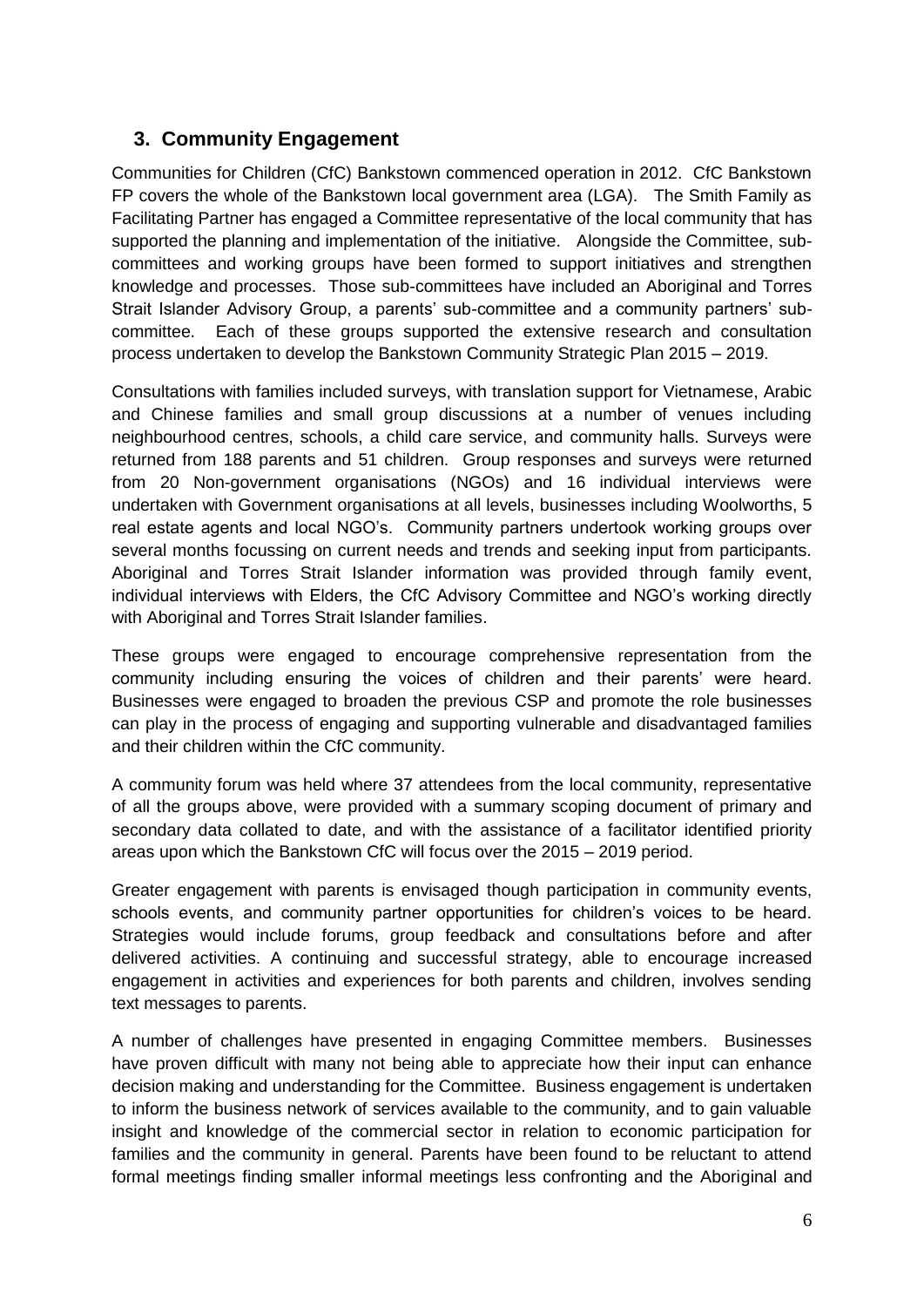Torres Strait Islander Advisory Committee are focussed on securing a permanent centre for their community (capital funding), which is outside the scope of CfC funding. Ongoing participation with the Aboriginal and Torres Strait community through currently provided services and activities and seeking increased opportunities for interaction is proposed.

Consultations have found environmental changes across the service sector have caused disconnectedness for agencies with some no-longer providing services and others having staff changes, relocations and restructuring to improve their outlook in this complex fiscally challenging time.

To ensure improved and enhanced ongoing engagement, new connections and links developed over the course of the consultation period will be strengthened and others continually sought. CfC FP staff will attend key inter-agency meetings and networks to forge strong relationships with community groups (e.g. Koori Interagency, Canterbury-Bankstown Migrant Services Interagency). Business engagement will be enhanced with attendance at Bankstown Councils Business Networking Breakfasts and presentations to the Australian Arab Business Council.

CfC FP staff will also engage in local School Community Hubs networking, seek to develop stronger relationships through Community Partners and local organisations and also at all levels of Governments actively participating in networks, organised events and local forums.

*Attachment A:* **List of CfC Bankstown CfC Committee Members**  *Attachment B:* **CfC Committee Terms of Reference (TOR)**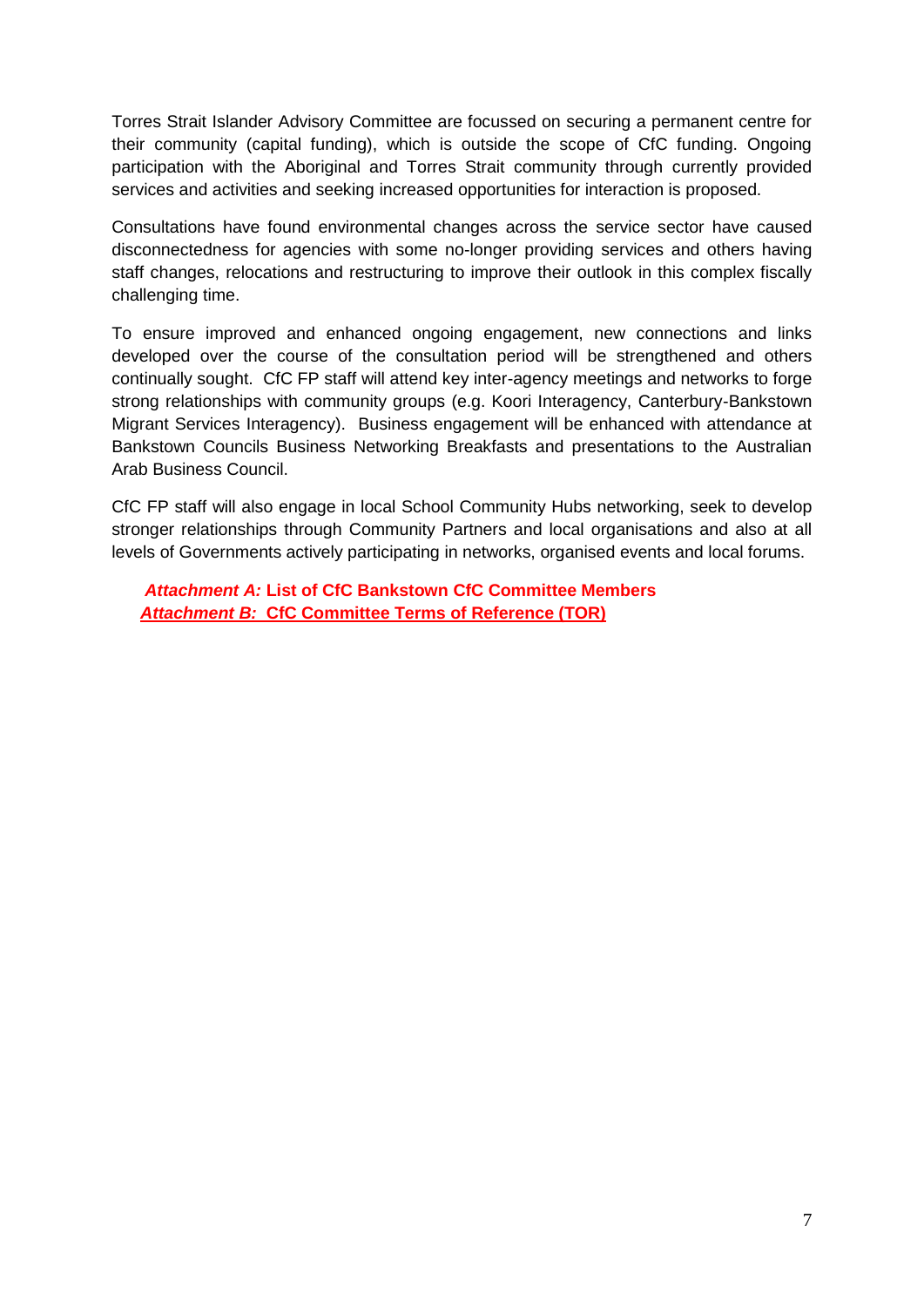# **4. Service Area Vision**

# *Bankstown – the community of choice where families are supported in raising happy, healthy resilient children with promising futures.*

This vision is a composition of the input provided by families during the surveys undertaken that revealed parents had high levels of aspiration for their children, and the consultation process that culminated in the Community Strategic Forum where ideas for Bankstown's vision were explored.

Parents identified "success" as important for their children alongside a desire for them to lead "better lives". Many parents connected success to schools and teachers and many children also indicated that education was an avenue through which to pursue success, with some considering becoming Doctors and Lawyers. Other children dreamed of becoming artists and or sporting stars in a variety of sporting fields. Happiness was associated with being outside, playing with friends and spending time with family. Many children identified their family members and their teachers as the people who they most looked up to and admired.

Community Groups wanted to see a more connected and responsive Bankstown that supported and assisted parents in their roles in raising their children. Bankstown was to be the preferred place to raise a child.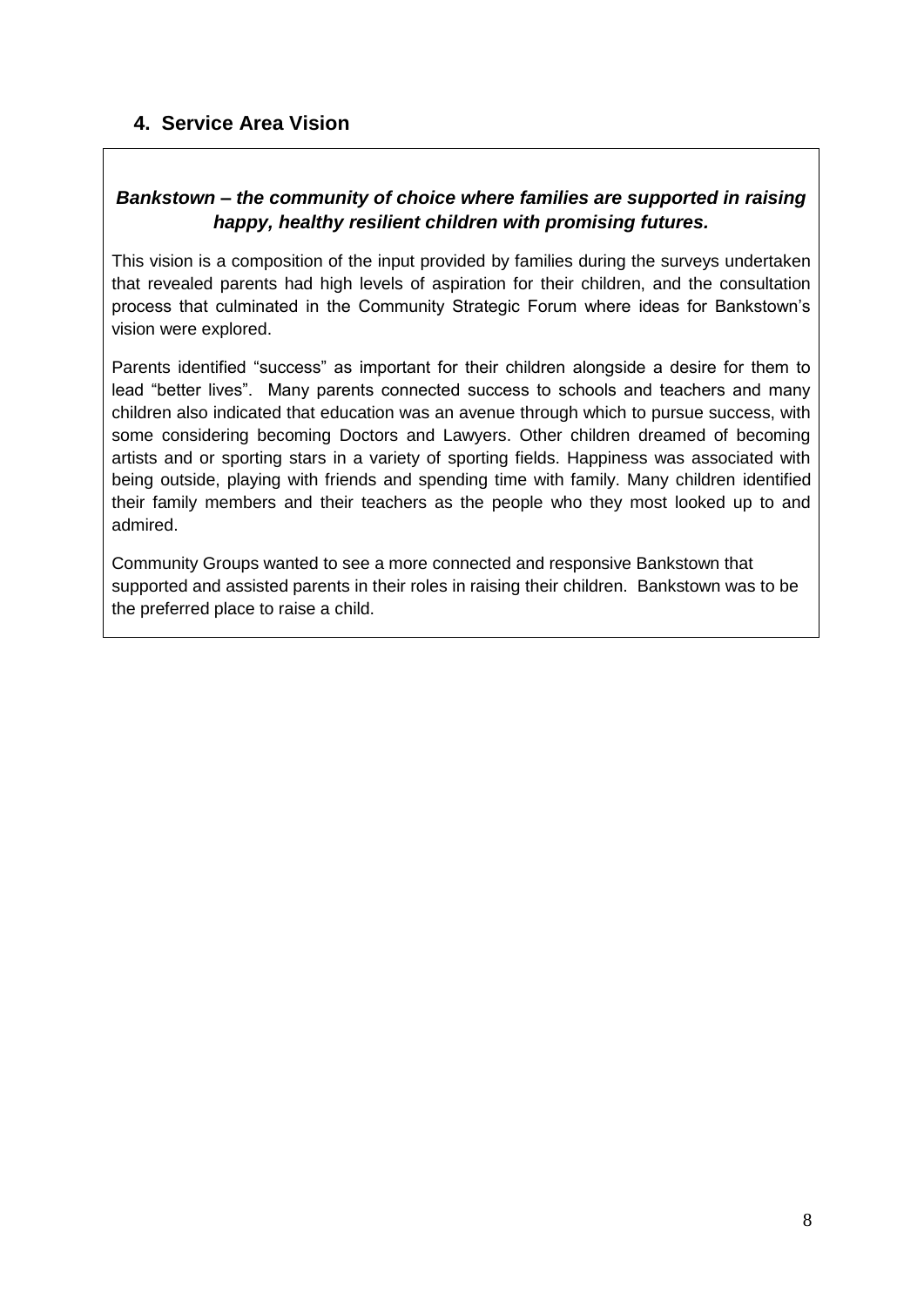# **5. Priority Areas**

# **Priority Area One**

### **Bankstown's children will have improved early childhood development and improved outcomes in primary years through better access to quality learning and care.**

This priority area was identified early in the parent surveys and focus group sessions with community organisations. Early childhood services engaged to support community partner delivery of projects have identified a number of developmental concerns with young children. Vulnerable and disadvantaged parents do not access early childhood services for their children as cost, location and their low level of knowledge about the benefits of early childhood services prevent any access. Supported playgroups across the area identified that many children appeared behind in their development with speech and language delay prevalent.

Transition to school becomes a very stressful event for families, their children and the school. The delays encountered in identifying developmental concerns and developing programs to support the children and parents exacerbated developmental delays with speech pathologists working in Not for Profit (NFP) agencies reporting being overwhelmed by the demand. Schools reported frustration at the low engagement levels of families whose children they felt most needed help and support.

SWS Area Health has also identified that families who are lower socio-economically disadvantaged and from migrant or Aboriginal backgrounds often have children who present with health and developmental concerns.

NAPLAN results have been consistently poor over time. Children attending schools in the north were found to be below and significantly below the national average in 80% of the result categories. Parents reported that they were unable to help their children due to poor English and literacy skills. AEDC data also demonstrated that Bankstown had higher rates of vulnerability compared nationally, in all five of the testing domains, and has shown an increase in the number of children presenting as developmentally vulnerable in two or more domains.

**Families and Children Activity Outcomes:** Improved child wellbeing; Improved family functioning; Stronger family relationships; Increased parental capacity; Improved access to services for vulnerable and disadvantaged families and Improved child adult and family wellbeing.

**Communities for Children FP Objectives:** To improve the health and wellbeing of families and the development of young children, from before birth through to age 12 years, paying special attention to:

1. **Early Learning -** provide access to **high quality early learning** opportunities in the years before school; provide **early identification and support** for children at risk of developmental and behavioural problems; assist parents with ways they can stimulate and promote child development and learning from birth, *and*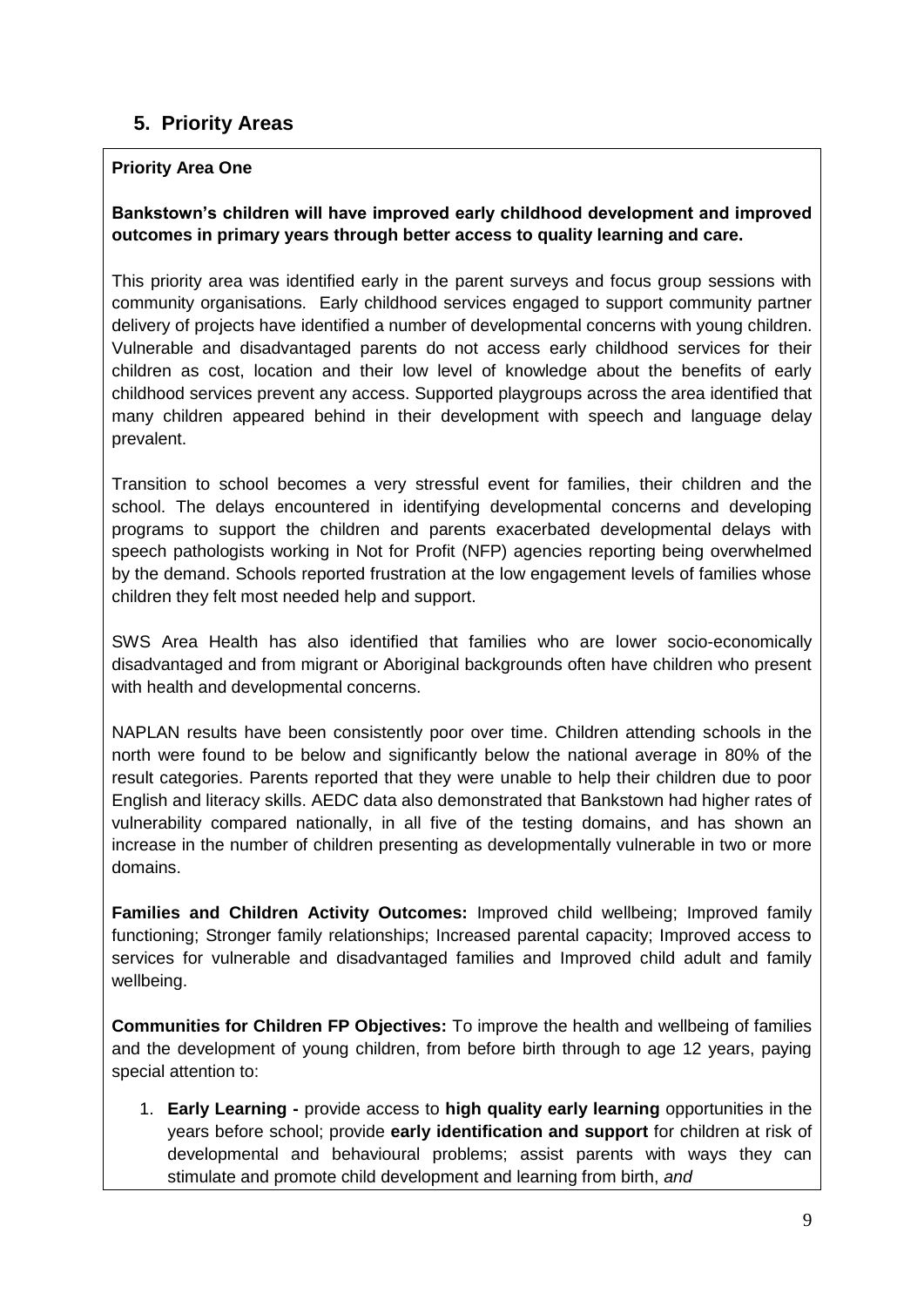2. **School transition and engagement** - support children and families to make a smooth transition to school and work with local schools to assist children and families with their ongoing engagement with school.

### **Strategies to achieve improved outcomes:**

- 1. Funded Direct Service Delivery including provision of soft entry regular play activities in local venues designed to engage families and improve knowledge of early childhood developmentally appropriate activities, transitions programs delivered for families through partnerships with schools, after school tutoring or enhanced supported homework programs delivered in venues accessible in a number of locations, community awareness programs and regular opportunities for families to access speech and language professionals through place based early childhood activity programs.
- 2. Facilitated Systems Improvement Community awareness programs designed to inform parents and extended families of the benefits of early childhood experiences and activities and early childhood assessments for developmental progression, events and forums, facilitating schools and community sector collaboration broadening/deepening an understanding of community.

#### **Outcomes Measurement:**

Early childhood speech and language assessment pre and post programs; professional observational assessments across developmental domains and age/stage appropriate milestones; mathematics/literacy/reading testing pre and post programs and staggered interviews (selective considered questions) with parents and teachers across timelines to measure progression; and quasi design comparative school progress measurement of children transitioning to formal schooling – groups would include children and families who have progressed through an intervention program against others who did not have that benefit and the DSS data collection method S.C.O.R.E.

- 1. Children 0 12 years and their families including extended families
- 2. Schools teachers, Principals and the DET
- 3. School Community Hubs
- 4. NFP's delivering programs
- 5. Professionals early childhood, speech pathologists, paediatrics.
- 6. Government departments and programs NSW Health, FaCS (e.g. Brighter Futures).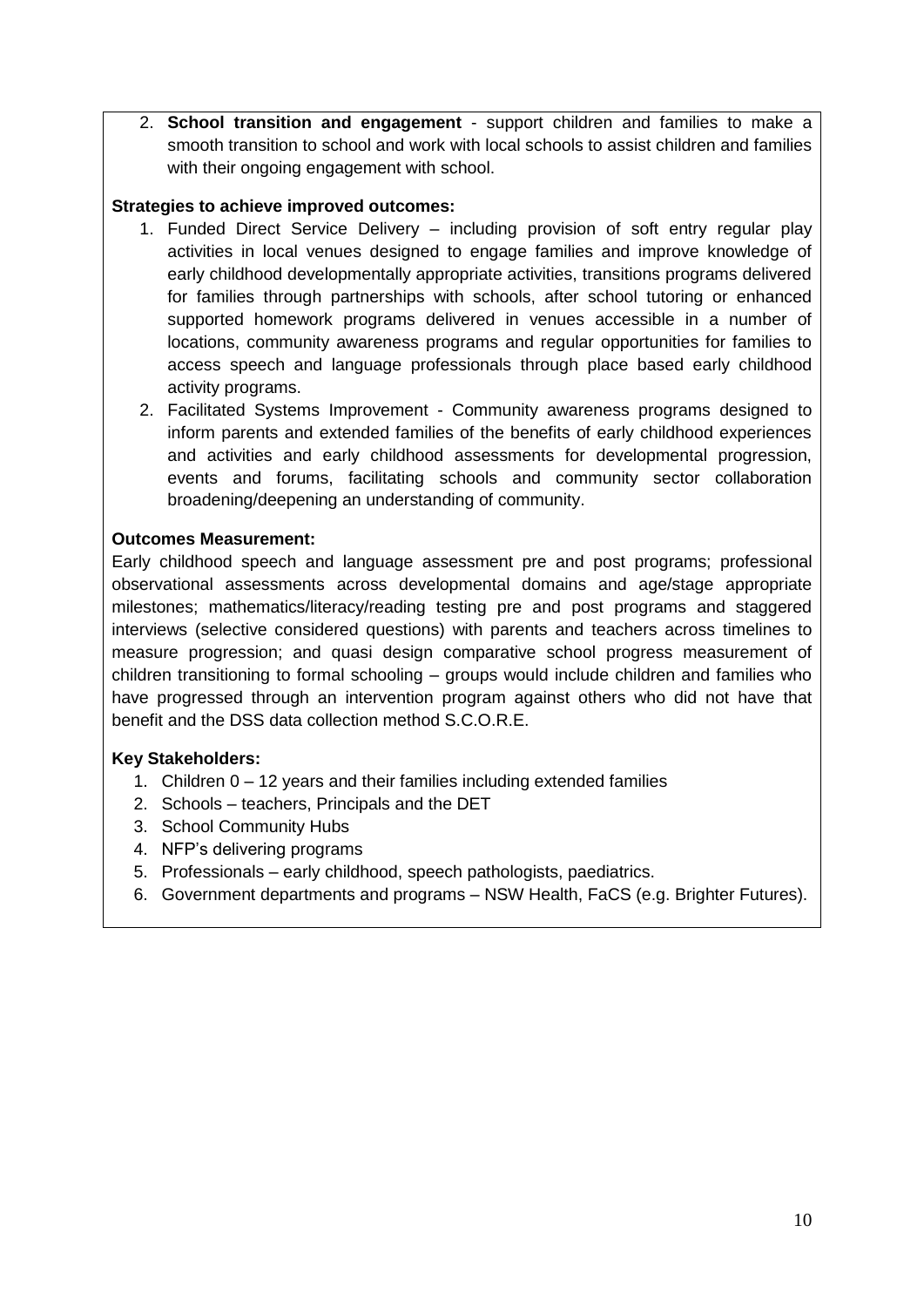### **Priority Area Two**

# **Bankstown parents, including young parents, will have enhanced knowledge and life skills leading to increased social inclusion, economic participation and stable home environments.**

The lack of employment for many families contributes significantly to their levels of poverty and poor family wellbeing outcomes. The latest Government Senate report found poverty to be a major factor in isolation. Consultations with parents and community service providers found poverty was a major contributing barrier to social inclusion. Parents do not have the income levels to socialise and increase their sense of wellbeing and community engagement. In turn this can affect their ability to demonstrate and model positive behaviours and lessen their capacity to positively influence and provide good role models for their children.

Census data (2011) clearly identifies unemployment as a significant issue for Bankstown's population. In 2011 NSW had an unemployment rate of 5.9% which was 0.2% above the rate for Greater Western Sydney. In Bankstown, 15 of 22 suburbs were above this rate with 6 suburbs at or above 10% and of these Mount Lewis rated at 15.4% and Villawood at 21.7%. Suburbs with higher numbers of families with children 0 - 15 including single parent families, tend to also be those suburbs with higher rates of unemployment (Bankstown City, Revesby, Punchbowl, Chester Hill, Yagoona, Greenacre, Bass Hill). Several factors contribute to the unemployment rate including low levels of education; poor knowledge and skills in a number of areas including very poor English skills; poor organisational and financial skills and the inability to attend classes; even for those who do meet the AMEP criteria due to family responsibilities, capacity to pay and utilise transport links, lack of outreach services and a lack of knowledge about what is available, poor literacy skills and no or low recognition for overseas qualifications.

With the current government's planned changes to welfare payments, couples with children will lose 6.6% of their disposable income and single parents will lose 10.8% of their disposable income. This will place increased pressure on family units with NATSEM modelling of the impacts of the Senate Community Affairs Reference Committee Report (Dec 2014) identifying the largest negative impact nationally will be in the suburbs of Mount Lewis and Greenacre. Of the top 10 suburbs listed for the highest negative impact from the government's plans, 7 suburbs are in or part of the Bankstown LGA.

Consultations and surveys indicated that many parents in Bankstown, although keen for their children to live "better lives", had little aspirations of their own. Community groups identified that this combined with a lack of life skills, English, literacy and general knowledge has led to many parents placing enormous pressure on their children to act as interpreters and gobetweens. Community group consultations did reveal some parents had aspirations for themselves, however they were prevented from demonstrating them through a belief that doing so would in some way reduce opportunities for their children. Children identified both teachers and their parents as people they admired. Intervention and prevention opportunities into the current intergenerational cycle of poverty exist through the engagement of parents, so that they may become inspirational role models for their children, and demonstrate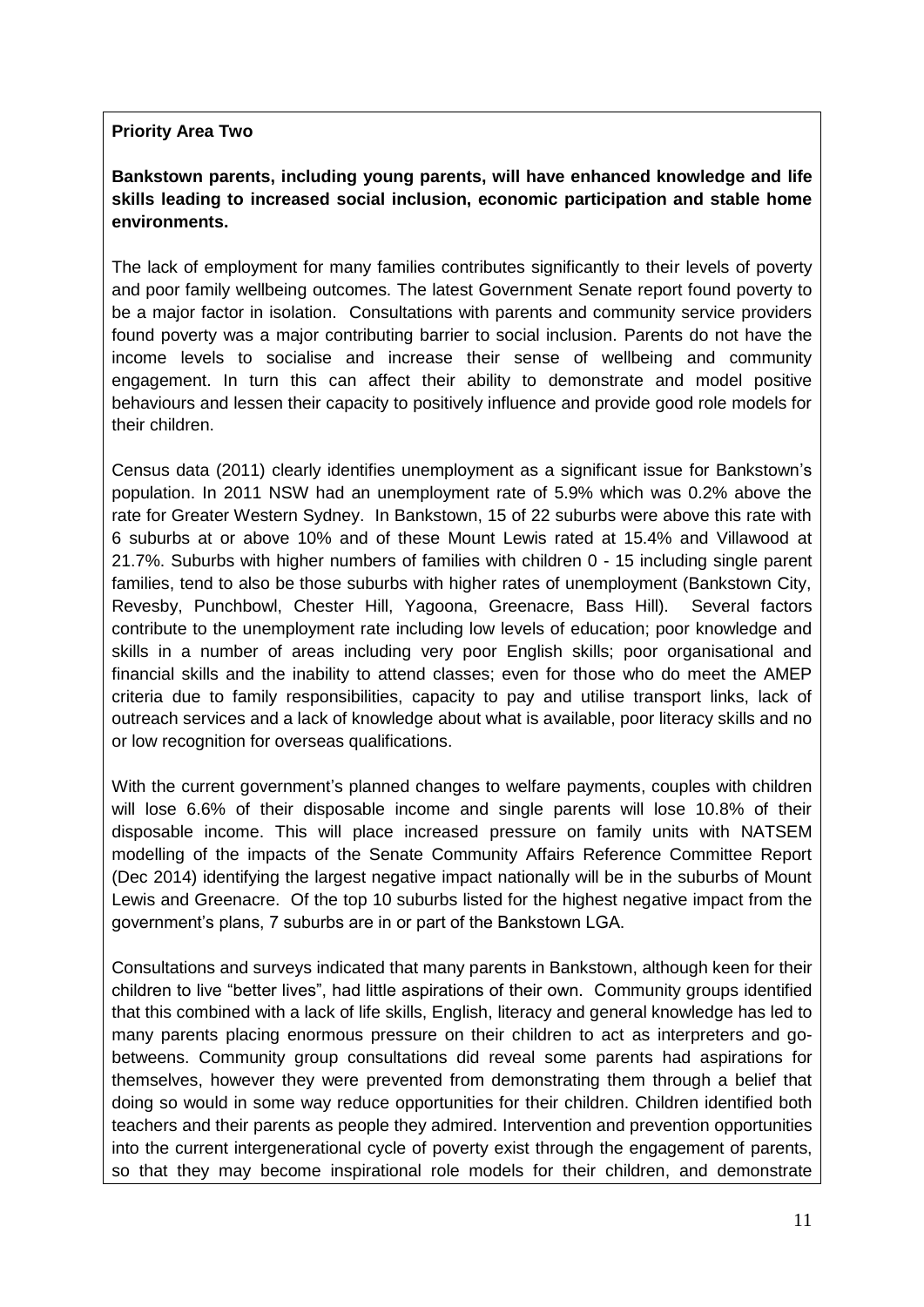aspirational behaviours, learning and achievement.

**Families and Children Activity Outcomes:** Increased economic engagement; Improved adult functioning; Improved family functioning; Improved child wellbeing; Improved community functioning; Increased personal agency; and Improved access for vulnerable and disadvantaged families.

**Communities for Children FP Objectives:** To improve the health and well-being of families and the development of young children, from before birth through to age 12 years, paying special attention to:

1. **Supporting families and parents** — support for parents to provide children with secure attachment, consistent discipline and quality environments that are stable, positive, stimulating, safe and secure.

# **Strategies to achieve improved outcomes:**

- 1. Funded Direct Service Delivery *Activities examples*: Learning activities that help parents improve conversational English, support better literacy, outreach services in local venues within walking distance for families to improve social connections, life skills and self-esteem support, community interest groups and skills programs, parent/carer focussed activities, experiences and events.
- 2. Facilitated Systems Improvement Direct funded, joint funded and non-funded activities;
	- a. Community capacity building training in culturally sensitive practise and empowerment strategies and services that support and strengthen engagement levels of families in programs and social inclusion.
	- b. Community and business awareness programs delivered through events and presentations to the community.
	- c. Community and business engagement supported volunteering programs and work experience opportunities.

### **Outcomes Measurement:**

Pre and post surveys and interviews with participants, assessment and testing of skills within programs, program records of progress towards objectives for participants and acknowledgement of results, consistency in participation/attendance and increased participation rates in volunteering opportunities or apprenticeships/further training or securing employment and DSS S.C.O.R.E. data collection method.

- 1. Parents of children 0 12 years
- 2. Community NFP's delivering community programs and services
- 3. Government organisations and departments including Centrelink, TAFE, DET and Local Government
- 4. Local businesses, business networks and employers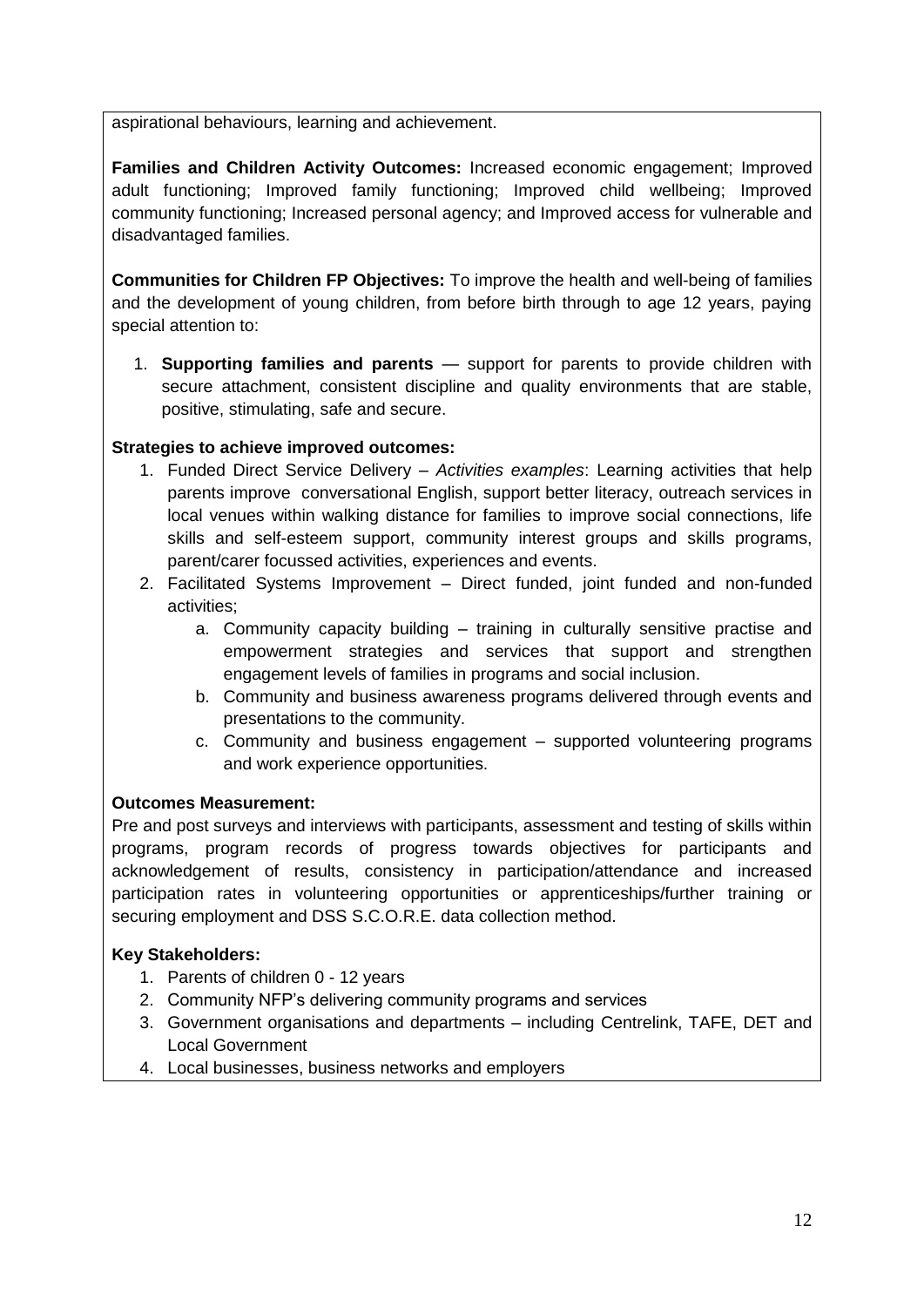# **Priority Area Three**

# **Bankstown families will have increased parenting knowledge, understanding and skills leading to improved family functioning, safety, health and wellbeing.**

Surveys, forums and community engagement identified a considerable lack of knowledge on behalf of parents in relation to parenting skills, relationship skills, nutritional and health knowledge and understanding. Parenting styles that included highly physical methods of discipline have created young people very vulnerable and susceptible to being targeted into gangs and criminal organisations. With limited services in this area interventions need to occur earlier, to prevent this increasing trend.

Family violence and domestic violence incidences in Bankstown are well above the State levels and over the course of the last four years 2011 – 2014 domestic violence reports have increased at a rate of 8.7% per annum. In Bankstown breaches of AVO's occurred in over 50% of cases against a 44% state average, and increased at a rate of 11.5% annually over the period 2011 – 2014. The trend for incidents of harassment, threatening behaviour and private nuisance has also seen a steady incline over the past two years in Bankstown, and well above the State average. Families are reluctant to engage in DV available services due to an emphasis placed on victims leaving and many are not willing to leave, therefore not eligible for the services. There are no services available for children suffering trauma as a result of family violence. NSW Housing advised that a major cause of homelessness for single parents (women) with children, many with additional needs, is domestic and family violence.

Interviews with business and community groups stated parents lack skills to manage their children's behaviours. Comments from business such as "trash the place" when referring to families whose children damaged stock and premises were indicative of a lack of parenting skills and poor understanding of acceptable public behaviour. Many community comments related to families "not disciplining" their children. Community groups also identified that parents lack knowledge and skills in relation to healthy eating and nutrition. Neighbourhood/Community centres noted that the provision of food vouchers produced complaints as many families with higher numbers of children could not budget or feed their families for the week over which the food voucher was to cover.

SWS Area Health has also identified that families who are lower socio-economically disadvantaged and from migrant or Aboriginal backgrounds often have children who present with health and developmental concerns. Surveys indicated that children don't have sufficient access to physically active programs and sports activities, often due to costs and location/travel challenges, and live in cramped overcrowded homes. Community Groups and Schools have also noted that families prefer their children remain close to home inhibiting their children's ability to have access to sports grounds and other opportunities/experiences that would benefit their wellbeing.

Children's and parent's responses to survey questions highlighted the high level of electronic use of Facebook, twitter and games, most often through mobile telephones, and the lack of understanding from children and parents of the safety risks this could entail. With this high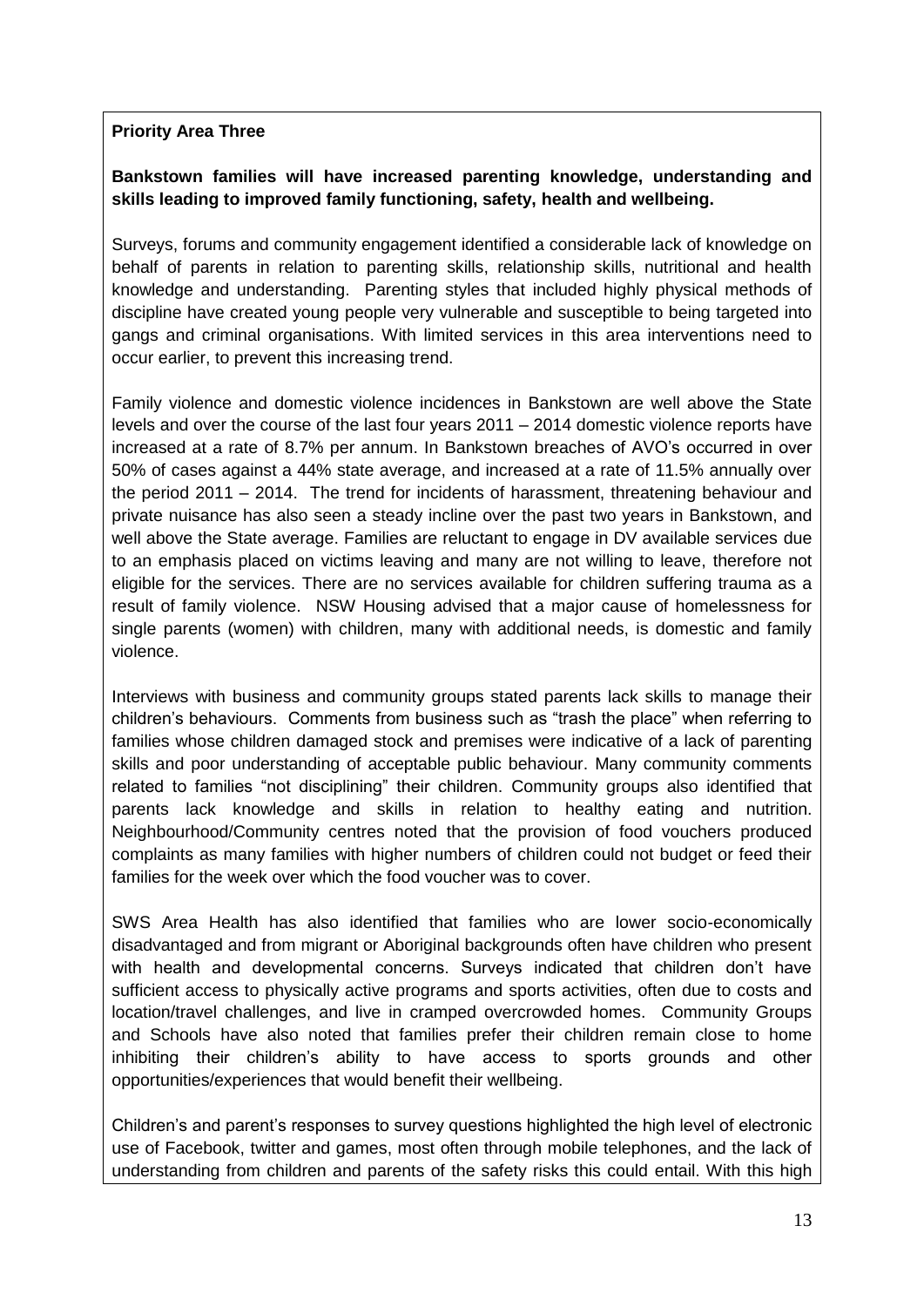level of access and poor knowledge, current programs are not adapted to the level needed for a true understanding of the risks.

Culturally specific groups indicated a need across the sector to improve understanding and challenge negative stereotypes fuelled by the media which has led to segregation and isolation for Muslim families who fear others in the community. Some parents during forums also revealed racial tensions and negative feelings towards others in the community.

**Family and Children Activity Outcomes:** Improved adult functioning; Improved family functioning; Improved child wellbeing; Stronger family relationships; Increased parental capacity and Improved child, adult and family wellbeing.

**Communities for Children FP Objectives:** To improve the health and well-being of families and the development of young children, from before birth through to age 12 years, paying special attention to:

- 1. **Healthy young families** supporting parents to care for their children before and after birth and throughout the early years;
- 2. **Supporting families and parents** support for parents to provide children with secure attachment, consistent discipline and quality environments that are stable, positive, stimulating, safe and secure.

To create strong child-friendly communities that understand the importance of children and apply this capacity to maximise the health, well-being and early development of young children at the local level.

### **Strategies to achieve improved outcomes:**

- 1. Direct funded services Parenting programs, nutrition courses, physical health and wellbeing programs, sports programs, experiences and activities including after school and vacation care activities, trauma support programs and play therapy for younger children, healthy relationship programs for all family members, community awareness programs, personal safety and life skills programs, and cyber safety programs for parents and their children.
- 2. Facilitated Systems Improvement Funded, jointly funded and non-funded activities. Community capacity building through network supports and the provision of information across services for referral purposes, support for the development of effective referral systems, training for cultural awareness and sensitivity, best practise forums and community expo's and opportunities for service collaboration, diversity training, child protection training and coordination of child safety understanding across the services system.

# **Outcomes measurement:**

Family member engagement in healthy relationship programs, psychological assessment pre and post interventions, surveys and interviews demonstrating new skills development, changed behaviours and knowledge, recorded increased and sustained participation rates in sports and other activities and follow up at intervals to ensure sustained improvements, positive changes in community perception (school, local, wider community) and use of DSS S.C.O.R.E. evaluation system recording.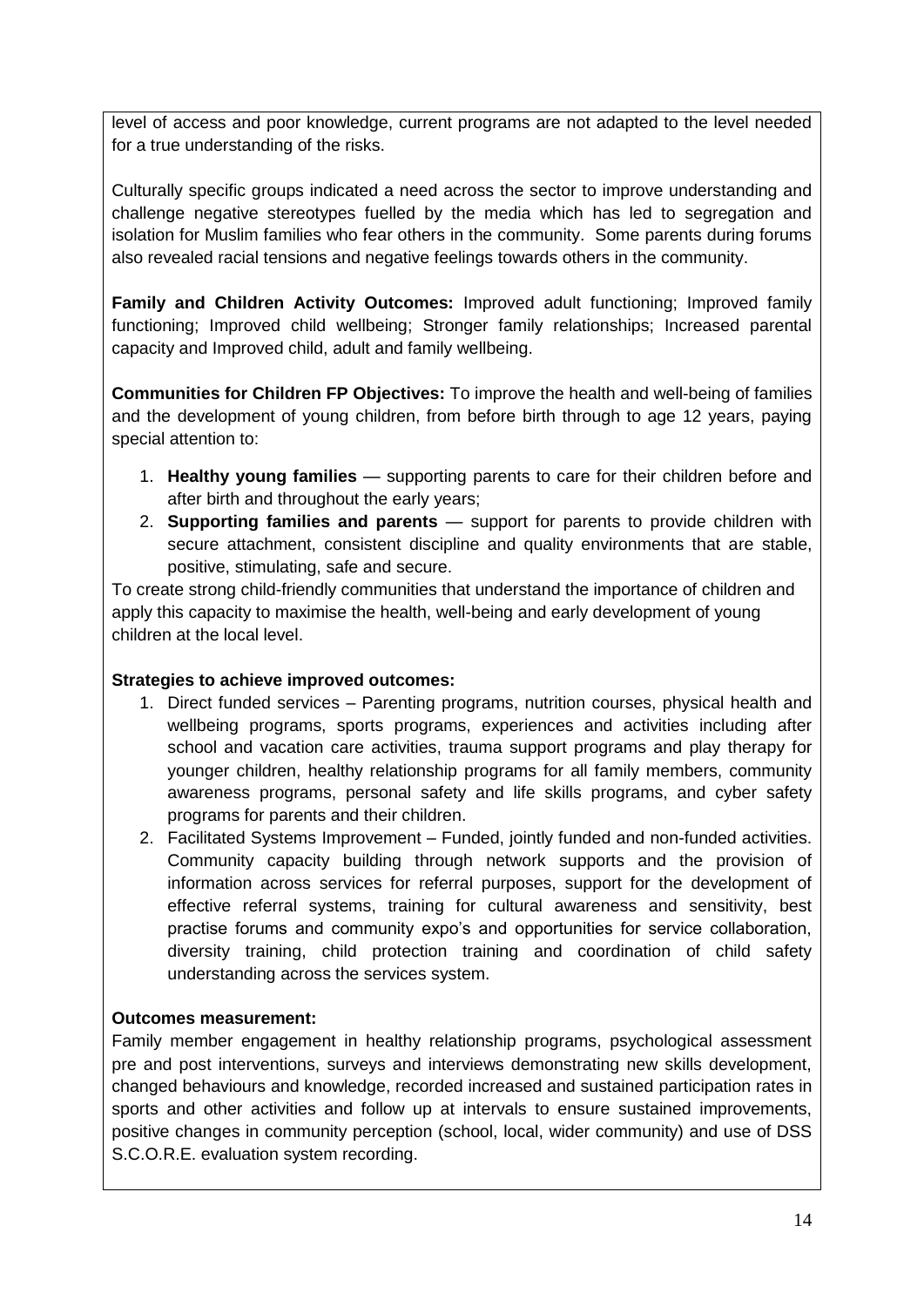- 1. Children 0 12 years and their families
- 2. Community providers
- 3. Government Services schools, police, FaCS, housing, juvenile justice, health
- 4. Community leaders
- 5. Other support NFP's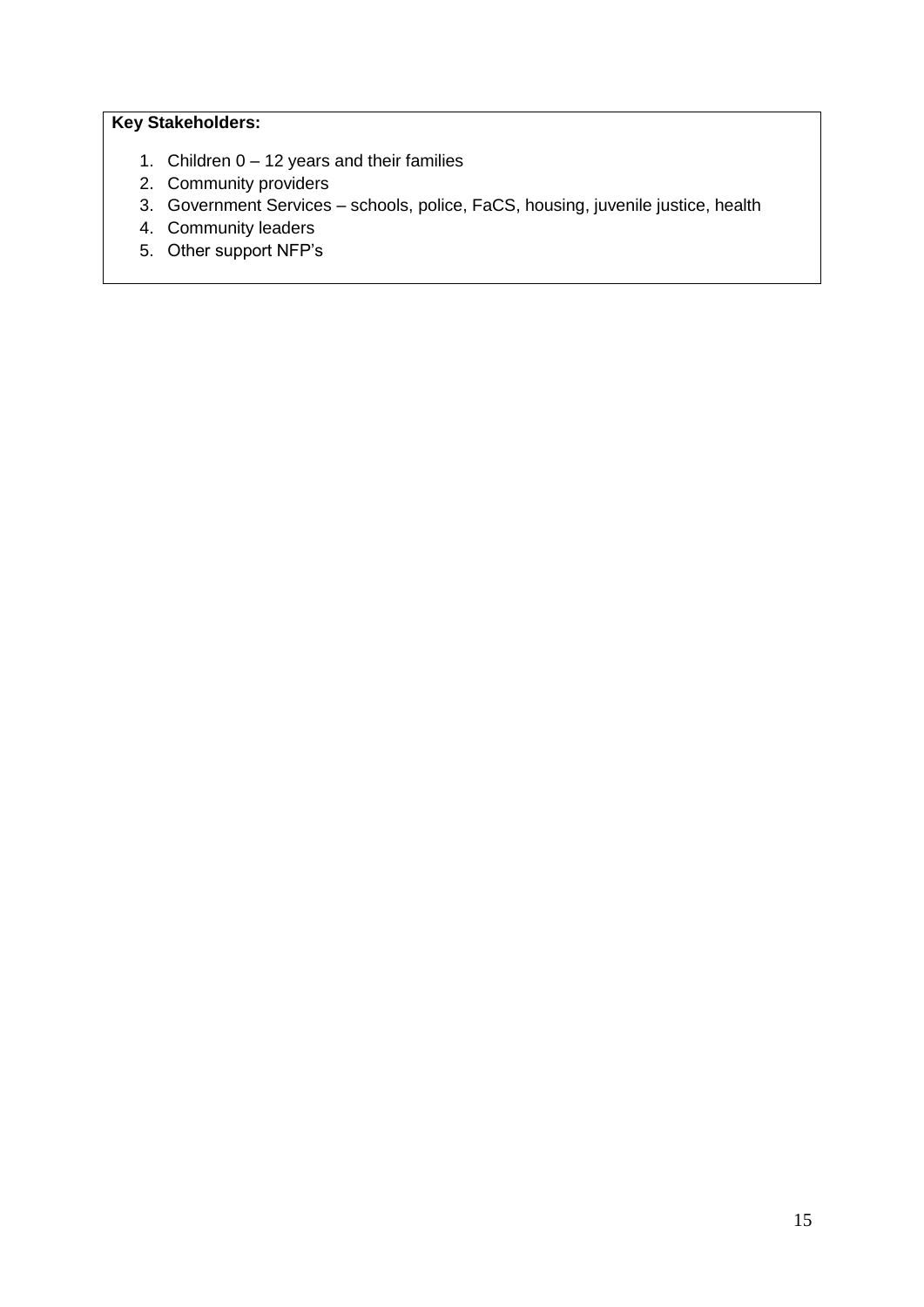# **Priority Area Four**

**Enhanced sector capacity, cross sector collaboration and sector coordination leading to increased levels of access and engagement for families, their children and the community.**

Surveys and interviews indicated that when families and children accessed services they believed engagement had improved their lives. Most identified that they would access further services if referred and when availability and access issues were not obstacles.

Community Partners have identified increased fathers engagement in father-child programs, improved relationships between fathers and their children; and parents have identified higher levels of wellbeing and positive impacts on confidence levels, self-concepts and self-esteem after participation in various programs.

Services and community groups highlighted that the multiple and complex needs of families often prevented access for many. Cost, travel issues, family responsibilities and knowledge of available services were factors identified. Community groups also indicated that staff turnover affected the delivery of programs with engagement and ongoing improvement often highly dependent on the level of trust and security developed between the participants and staff in service delivery. This level of trust builds with time. Staff turnover disrupts participant's levels of engagement and can ultimately negatively affect outcomes. A government based telephone referral service is provided, however, vulnerable and disadvantaged families require supported referrals for trust to be maintained and engagement to continue, therefore this service is not effective for many vulnerable and disadvantaged families.

For service providers and government agencies the changes across the service system meant connections were lost and services and contacts changed causing difficulty in referrals to appropriate services. FaCS and NSW Housing have both identified a loss of connection with services and supports previously utilised for very vulnerable and disadvantaged families with complex issues who are homeless.

Restructuring of many agencies both government and NFP has also contributed to the disruption in service provision and the inability of some programs to refer parents onto other appropriate services after funding losses and program closures. NFP's have commented on the competitive nature of funding and the adverse effects that has on collaboration and coordination of various services, each with expertise in different areas. This competition leads organisations to try to be everything to all families as opposed to several organisations working together and able to provide higher levels of support for families due to having expertise in a number of areas.

**Family and Children Activity Outcomes:** More cohesive communities; Improved community functioning; Increased positive community connectedness; Increased service integration and collaboration; and Improved access for vulnerable or disadvantaged individuals and families.